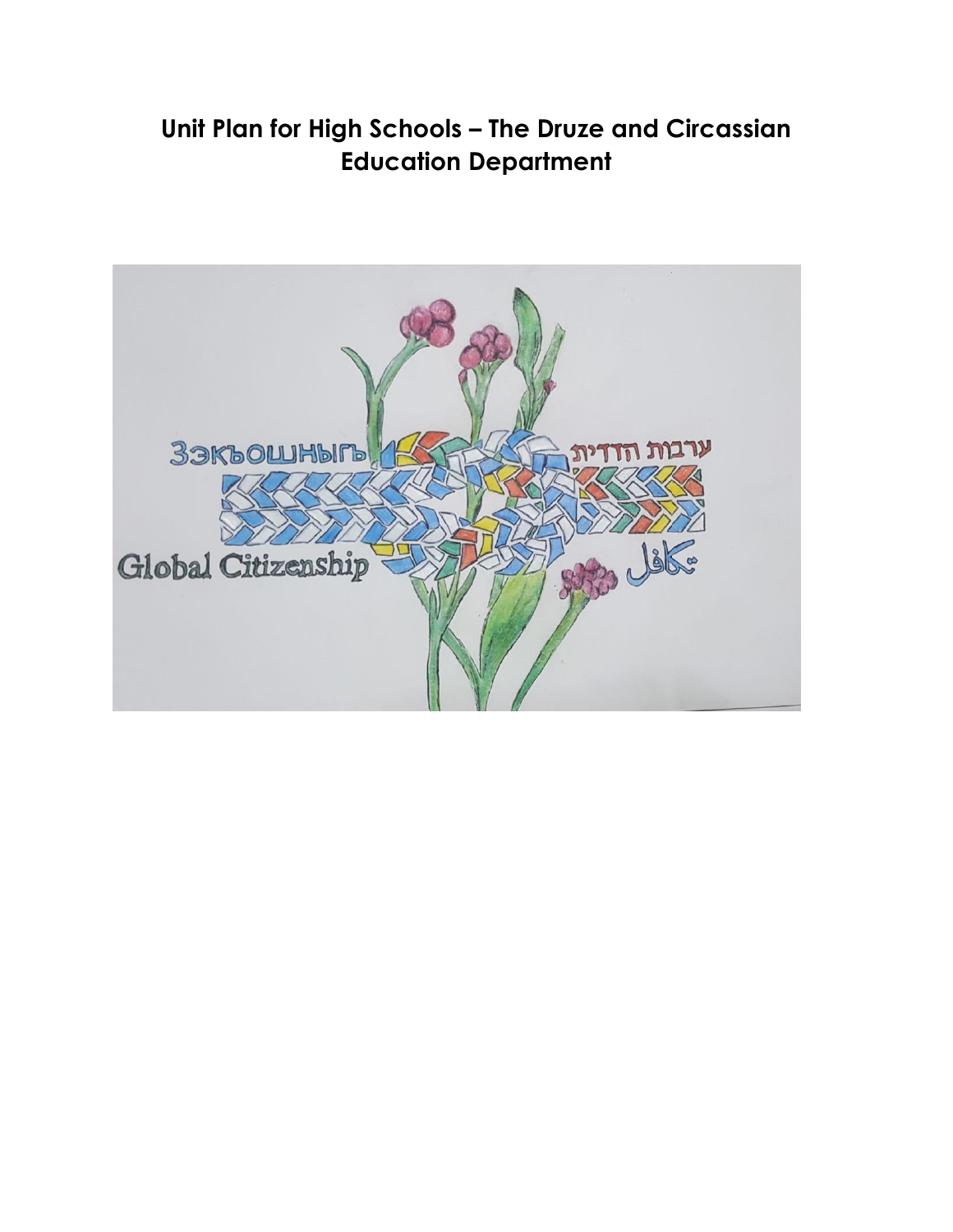# **Global Citizenship**

In this unit, you will:

- Read and hear about global citizenship
- Learn about the Druze Star, what each color symbolizes and how it relates to Global Citizenship
- Learn about Malala Yousafzai
- Express and Write an opinion
- Write a song
- Make a poster
- Read inspirational stories
- Listen to speeches and songs
- Practice Vocabulary
- Speak about different issues and suggest solutions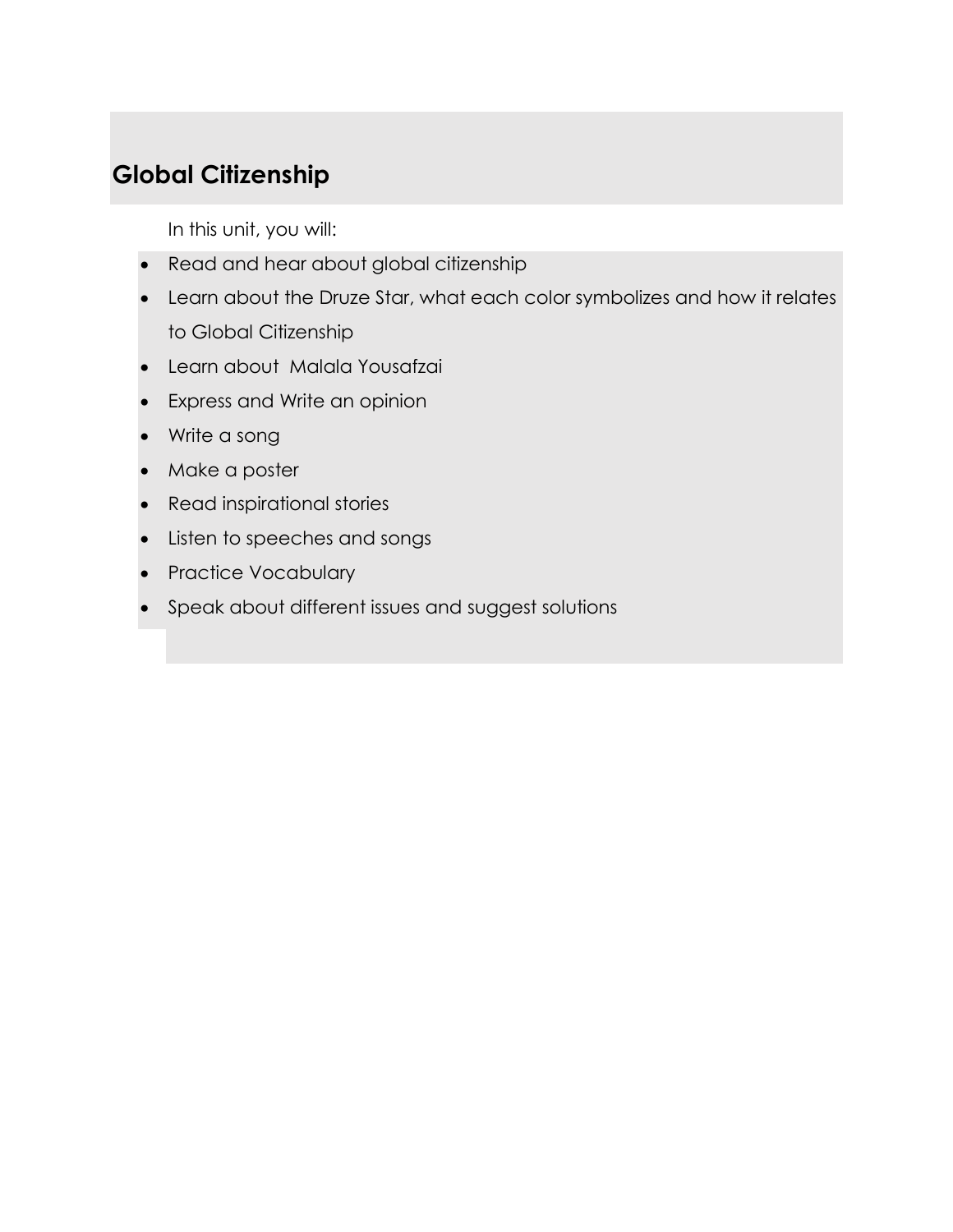**1. Read the following quotations and in groups discuss their significance to you, your family, culture and the world.** 

Our lives begin to end the day we become silent about things that matter." Matin Luther King

" Be the change that you want to see in the world." Mahatma Gandhi

**2. The colors of the Druze Star symbolize a lot about the Druze beliefs.**



- Red symbolizes the heart and love of humanity
- Green symbolizes the farmer and the life
- White symbolizes the purity and the air
- Yellow symbolizes the sun and the wheat
- Blue symbolizes the sky and the faith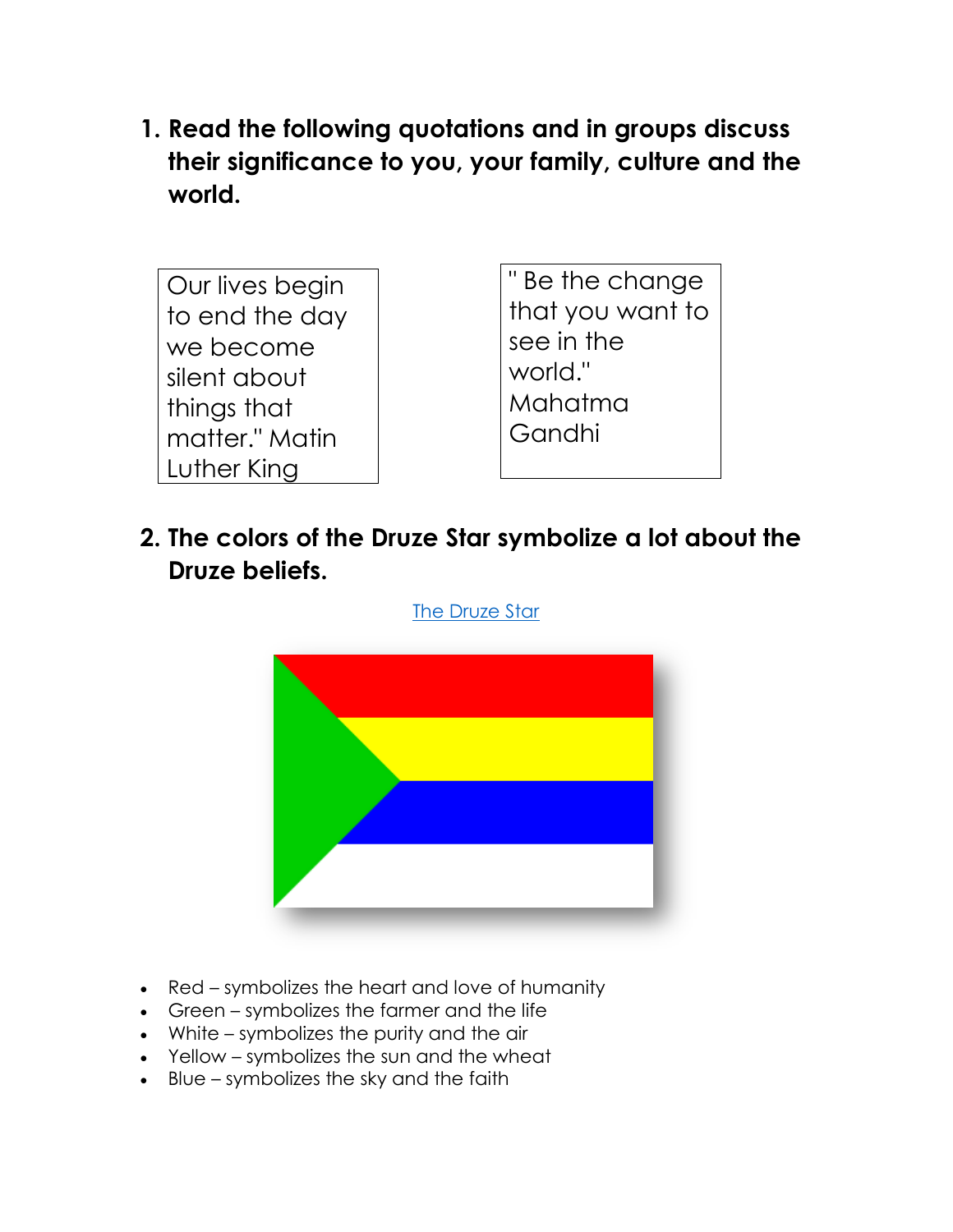Which of the five colors is your favorite? Explain!

How do the colors of the star relate to Global Citizenship?

# **3. Watch and Listen to this clip**

**[https://www.youtube.com/watch?v=4t-eI6GrVss&t=28s](https://www.youtube.com/watch?v=4t-eI6GrVss&t=28)**

**In groups discuss the following questions:**

- **What are the reasons for the hate in the world, according to the speech?**
- **What does Charlie Chaplin suggest to do to eliminate hate?**

 $\_$  , and the set of the set of the set of the set of the set of the set of the set of the set of the set of the set of the set of the set of the set of the set of the set of the set of the set of the set of the set of th  $\_$  , and the set of the set of the set of the set of the set of the set of the set of the set of the set of the set of the set of the set of the set of the set of the set of the set of the set of the set of the set of th  $\_$  , and the set of the set of the set of the set of the set of the set of the set of the set of the set of the set of the set of the set of the set of the set of the set of the set of the set of the set of the set of th  $\_$  , and the set of the set of the set of the set of the set of the set of the set of the set of the set of the set of the set of the set of the set of the set of the set of the set of the set of the set of the set of th

 $\_$  , and the set of the set of the set of the set of the set of the set of the set of the set of the set of the set of the set of the set of the set of the set of the set of the set of the set of the set of the set of th  $\_$  , and the set of the set of the set of the set of the set of the set of the set of the set of the set of the set of the set of the set of the set of the set of the set of the set of the set of the set of the set of th  $\_$  , and the set of the set of the set of the set of the set of the set of the set of the set of the set of the set of the set of the set of the set of the set of the set of the set of the set of the set of the set of th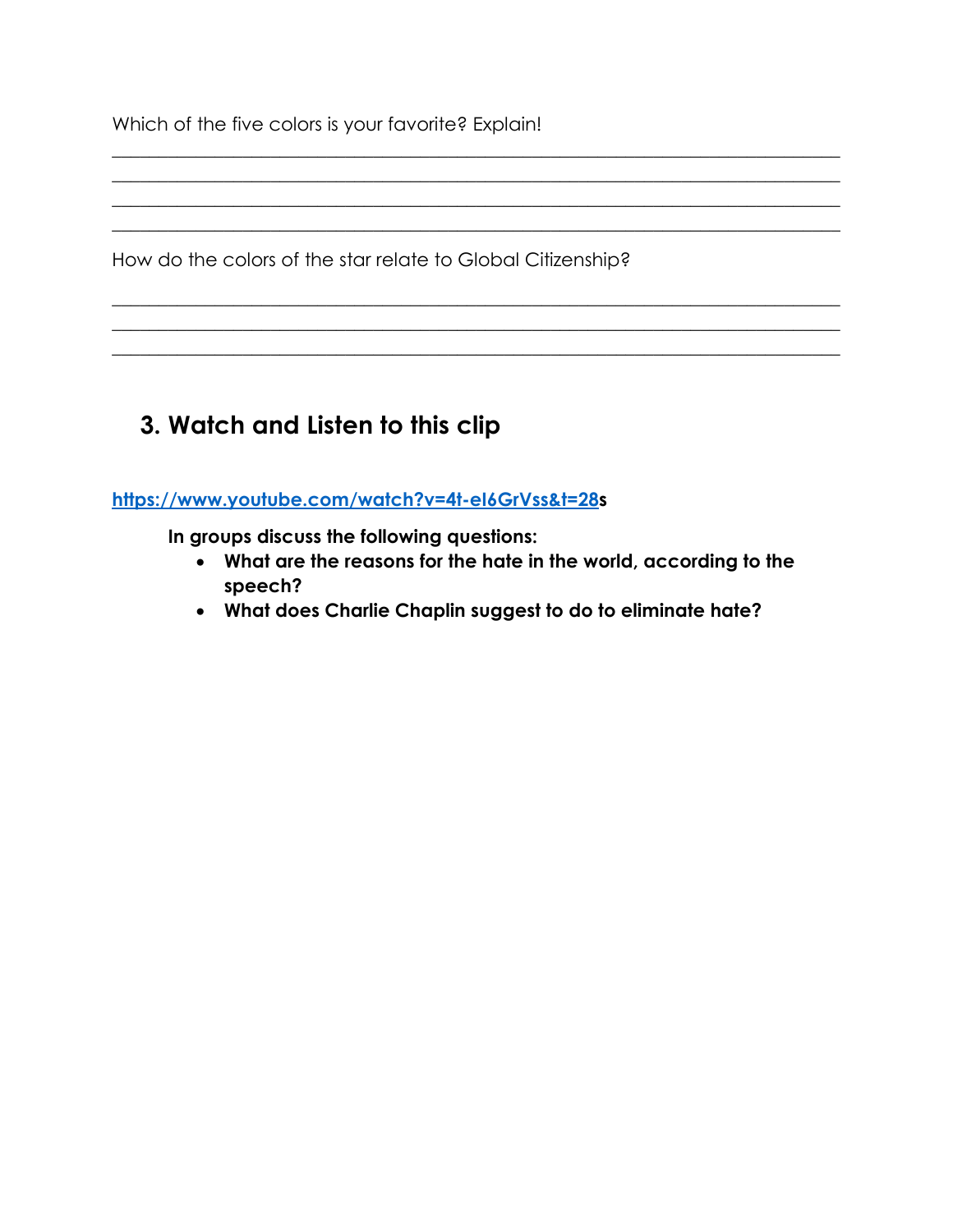# **4. A Reading Activity:**

- **Pre- Reading Activity:**
- **A. Who do you think is this woman? What is her story?**



**B. Vocabulary: What do the following words mean:**



#### **While Reading:**

**Let's read Malala's story and answer the questions that follow the text. (**[https://en.islcollective.com/english-esl](https://en.islcollective.com/english-esl-worksheets/grammar/question-words/reading-comprehension-malala-yousafzi/105323)[worksheets/grammar/question-words/reading-comprehension](https://en.islcollective.com/english-esl-worksheets/grammar/question-words/reading-comprehension-malala-yousafzi/105323)[malala-yousafzi/105323\)](https://en.islcollective.com/english-esl-worksheets/grammar/question-words/reading-comprehension-malala-yousafzi/105323)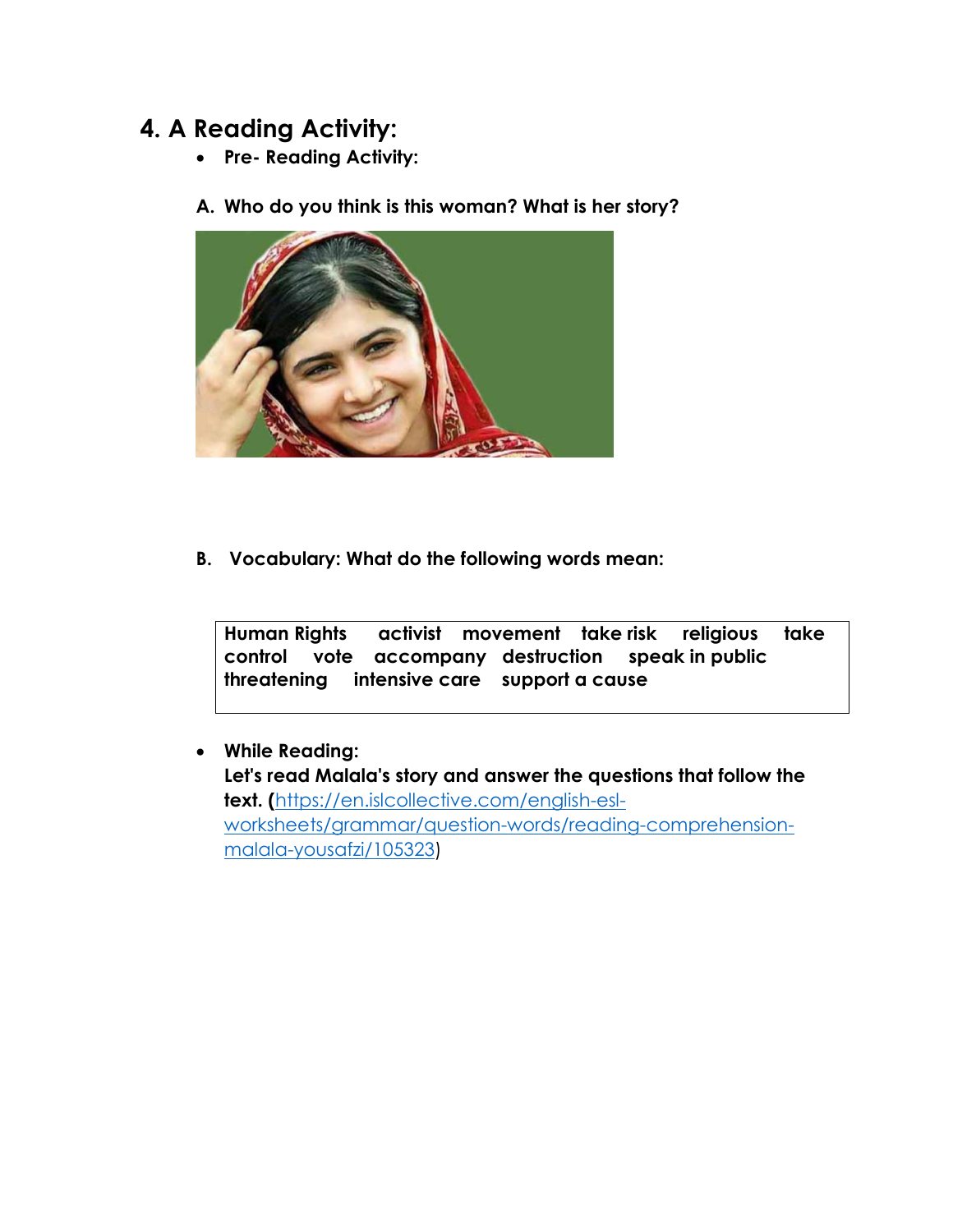# Malala Yousafzai

#### Who is Malala?

Malala is a young Pakistani Human Rights Activist who fights for the rights of girls and women to receive an education. She risked her life for the cause and has changed history.

#### **Malala's Home and Family**

Malala was born on July 12, 1997 in Mingora, Khyber Pakhtunkhwa, Pakistan. She grew up with her two younger brothers, mother and father and practises the religion of Islam.

#### Losing the Right to Go to School

Many Pakistani girls did not attend school. However, Malala's father was a teacher who ran a school for girls, which Malala attended. She loved school and had big dreams of becoming a teacher, a doctor or a politician. When the Taliban (a movement of religious students from Pashtun) began to take control of the area where Malala lived, they demanded that all girls' schools be shut down. Women were no longer allowed to vote, or to have jobs. All women and girls were to stay home unless wearing a burga (a garment that covers the head, face and body) and accompanied by a man.

#### Diary of a Pakistani Schoolgirl

In 2009, Malala began to write a blog about the destruction and closure of more than 100 girls' schools in Pakistan. She became famous for writing her blog and began speaking out, in public, against the Taliban. Despite the Taliban threatening to kill her, she bravely continued fighting for the rights of girls and women to receive an education in Pakistan.



#### **The Most Courageous Voice**

In 2012, Malala was on her school bus when a masked gunman got onto the bus and asked "Who is Malala?" He said he would shoot everyone on the bus if they did not tell. When Malala's scared friends looked her way, the gunman shot Malala.

The bullet passed through her head, missing her left eye and her brain.

While in hospital, in intensive care, the world outside was supporting her cause. Malala survived. She continues to fight for peace and equality. Malala Yousafzai is the youngest ever Nobel Peace Prize winner.

Malala says: "I tell my story not because it is unique, but because it is not. It is the story of many girls."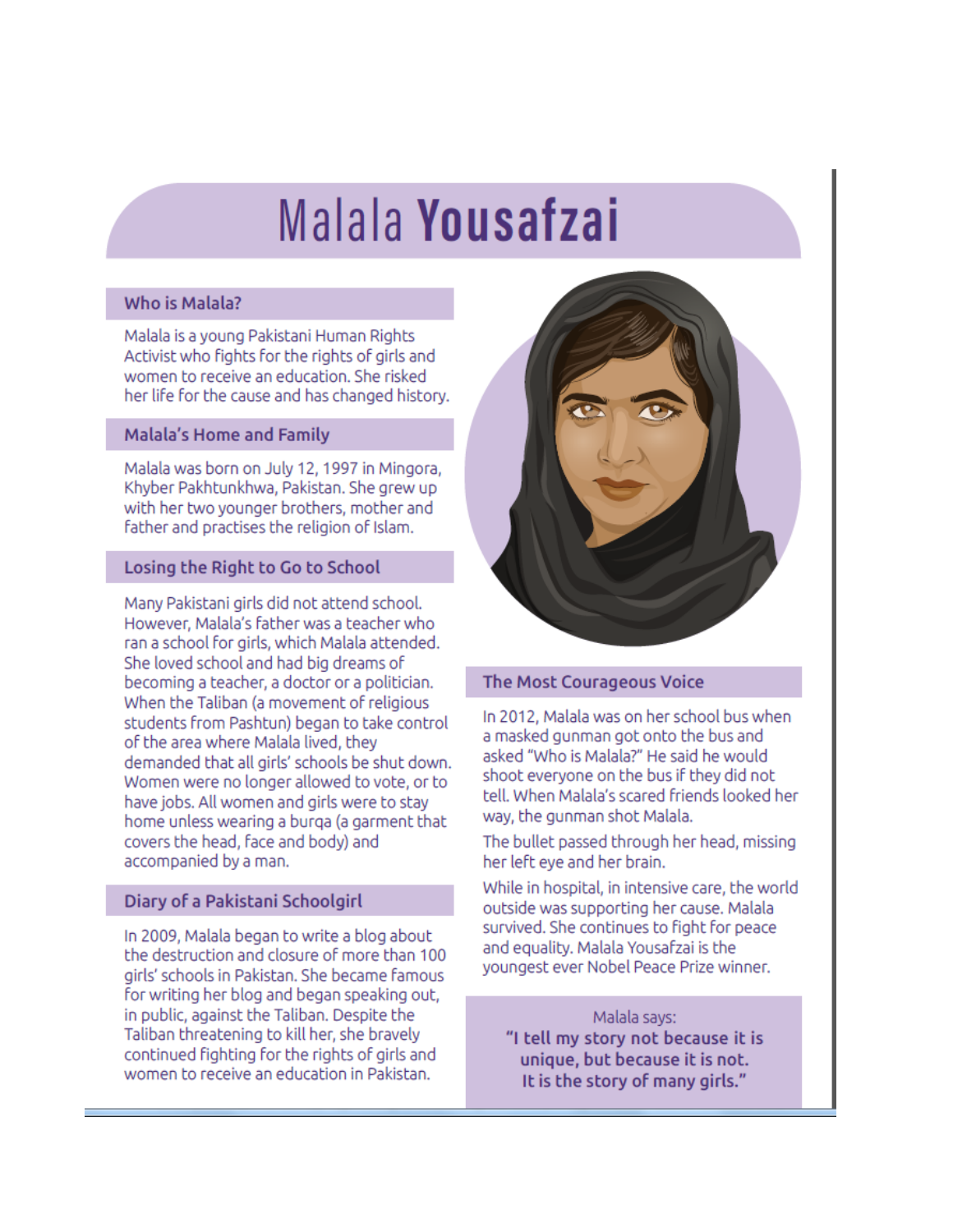- Who was Malala?
- Where was she born?
- Do most Pakistani girls attend school?
- What did the Taliban force girls to do?
- How did she make herself heard?
- What was she fighting for?
- What happened to her on a bus in 2012?
- What has she won and why is it so special?
	- **Post Reading:**

**Group Work: Read the fact and then discuss how this fact has big influences not only on women themselves, but also on their families, their health and the society.**

**"In many countries there is still a very traditional view on genders. This means that girls have to quit their education to get married and take care of her husband and their children. They miss a part of their education or some never even go to school at all."**

Now together discuss this issue and then write how you can help these women in these countries.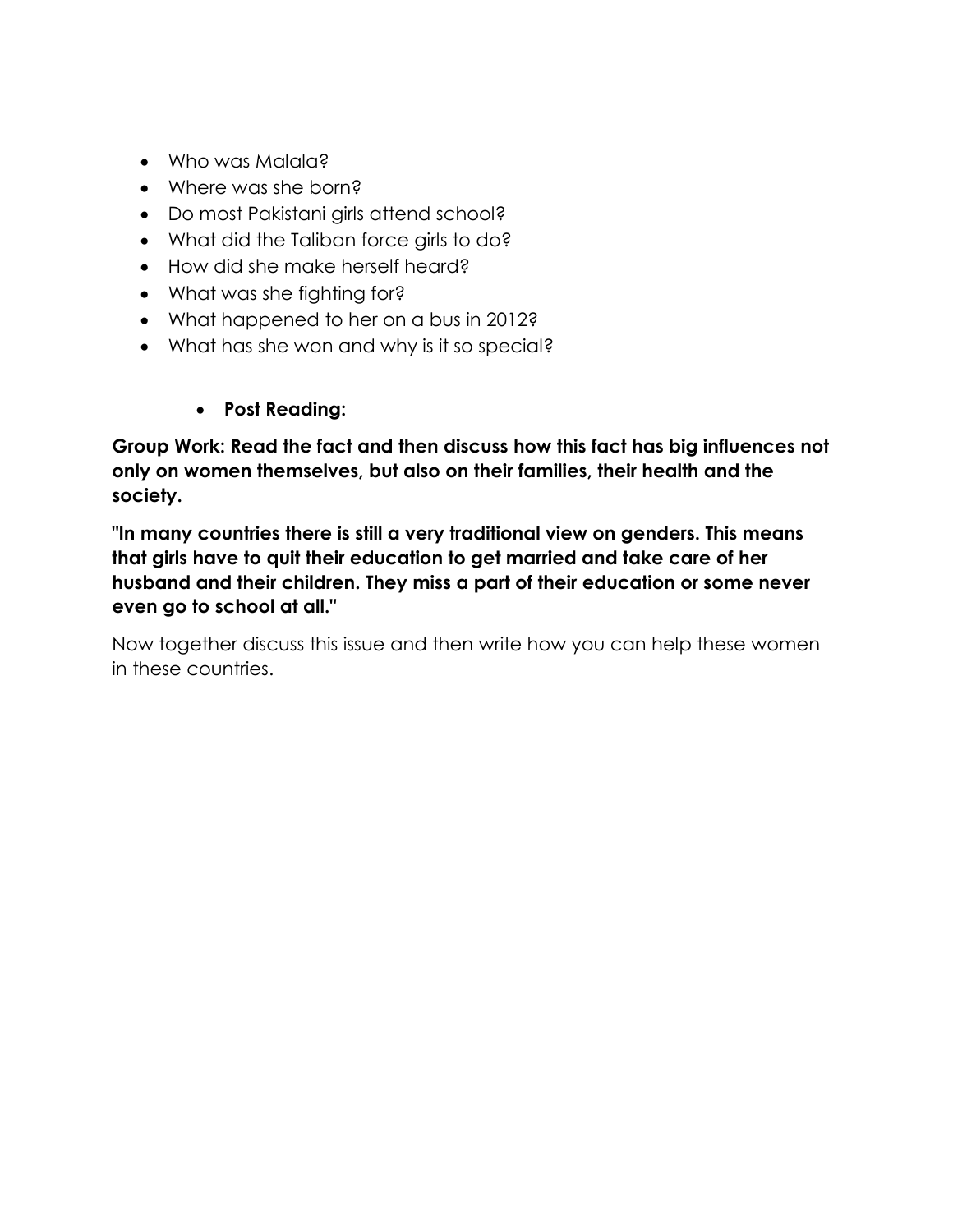# 5. A Song: Don't Laugh at Me

Listen to the song **Don't Laugh at Me** and answer the questions.

- We are all the same but we are different. How is this reflected in the song?
- Have you ever said "Don't laugh at me" to anyone? When? How did you feel?
- Has anyone ever told you "Don't laugh at me"? When? How did you feel?
- Write your own "Don't Laugh at Me" song. Write one stanza only.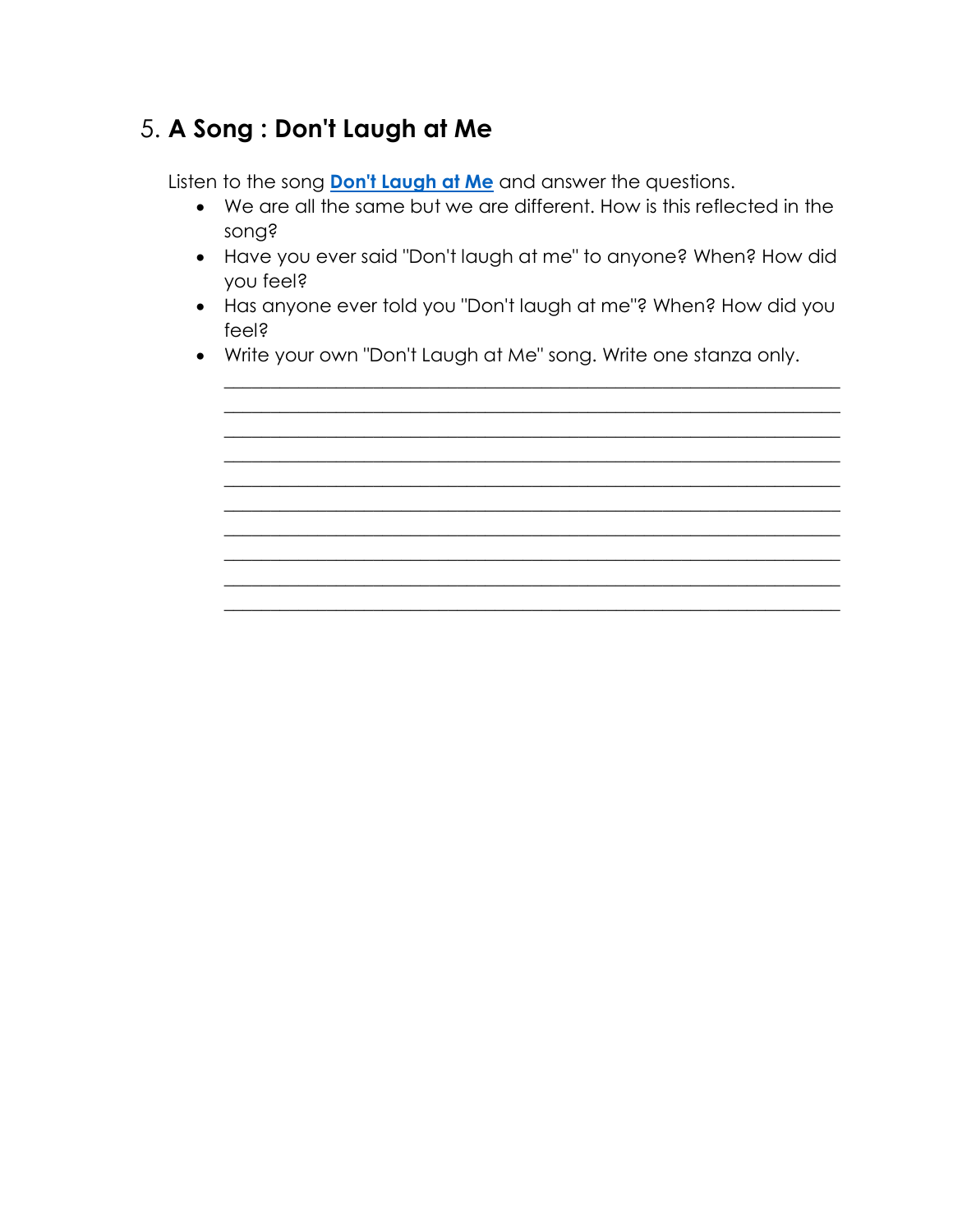A Classroom Poster: Let's join our song in one big poster.

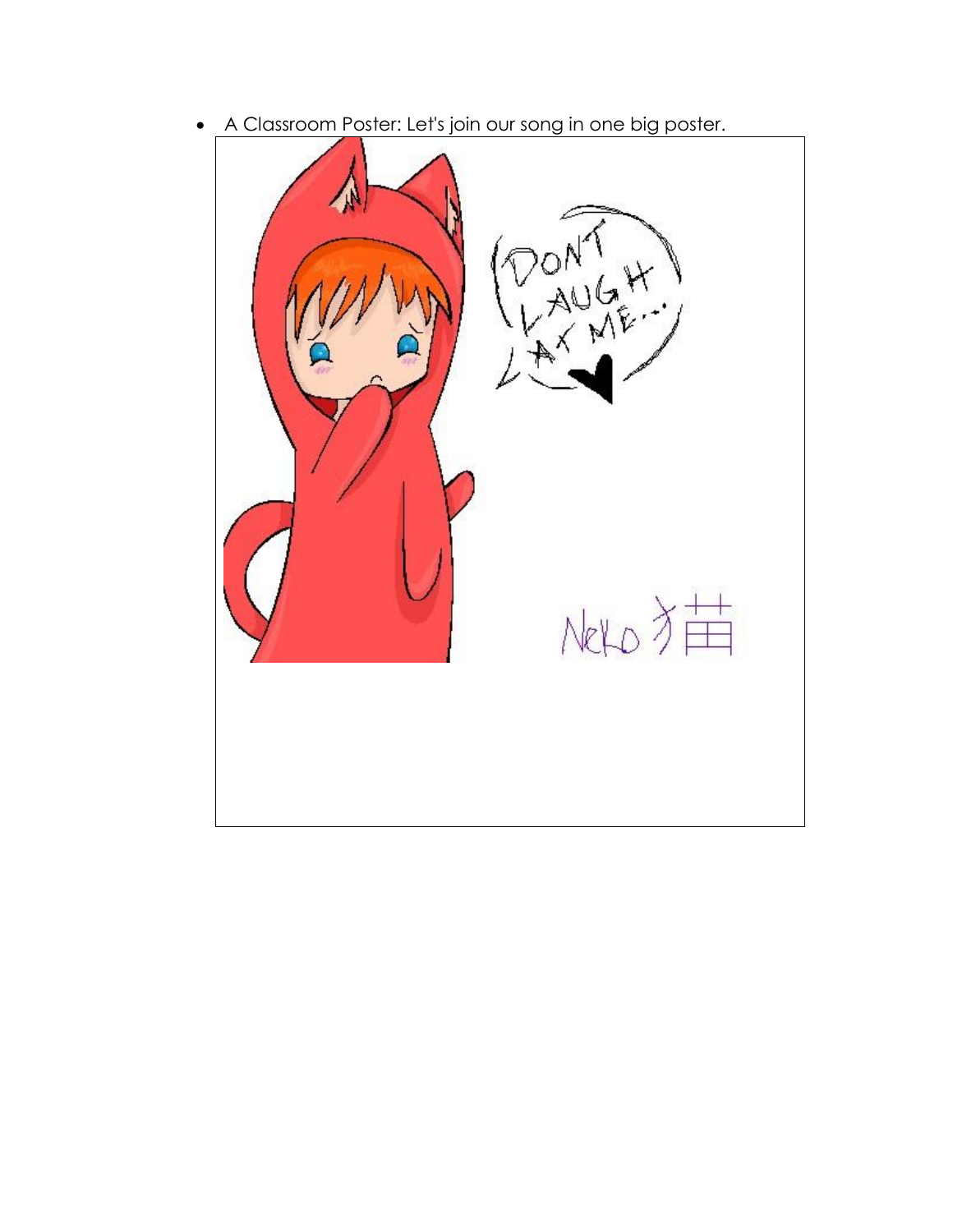# **6. Speaking Activity: Stranded on "a wounded identity"**

In this activity, students practice "inquiry" in pairs and in groups in order to reach a decision, and agree on a list of items that they need to take with them to a "treat" their "wounded identity." (See lesson plan – Appendix 1)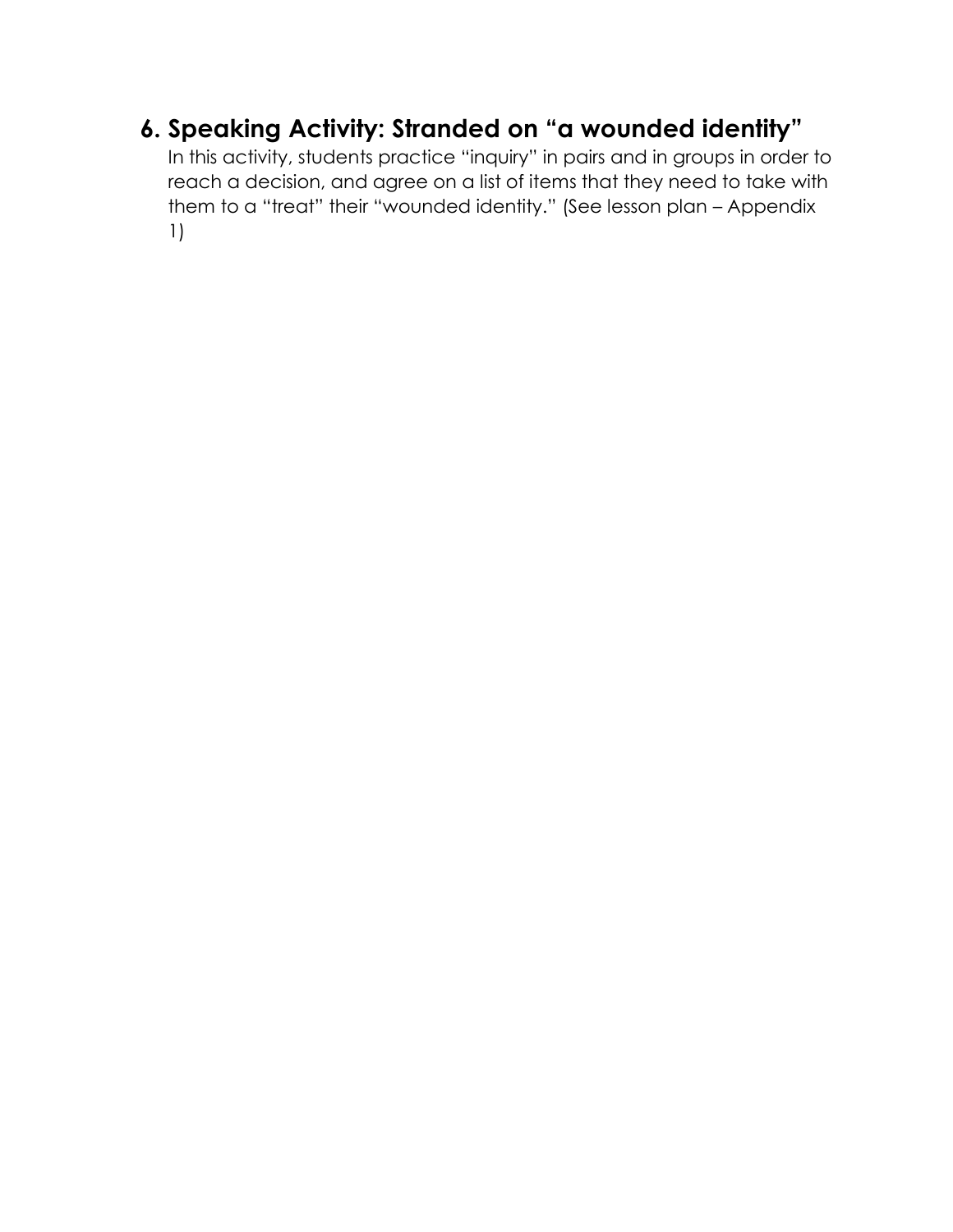# **7. A Song: " I Was Here"**

**"I Was Here"** is a song that talks about leaving one's mark in an effort to encourage people around the world to make a difference, Beyonce has performed the song at the United Nations in New York to mark World Humanitarian Day.

a. Watch and listen to Beyoncé's Song "I was here." <https://www.youtube.com/watch?v=i41qWJ6QjPI&feature=youtu.be>

- b. Fill in the missing words.
- **c.** Underline the lines or expressions that relate to **leaving a mark.**
- d. Sing the song.

#### **"I Was Here"**

I wanna leave my footprints on the sands of time

Know there was something that, meant something that I left \_\_\_\_\_\_\_\_\_

When I leave this world, I'll leave no \_\_\_\_\_\_\_\_\_\_\_\_

Leave something to **Leave**, so they won't forget

I was here, I lived, I loved

I was here

I did, I've done \_\_\_\_\_\_\_\_\_\_\_\_\_\_\_\_\_ that I wanted

And it was more than I thought it would be

I will leave my \_\_\_\_\_\_\_\_\_\_\_\_\_ so everyone will know

I was here

I wanna say I lived each day, until I die

And know that I meant something in somebody's **with the some state** 

The hearts I have touched will be the proof that I leave

That I made a \_\_\_\_\_\_\_\_\_\_\_\_\_\_\_, and this world will see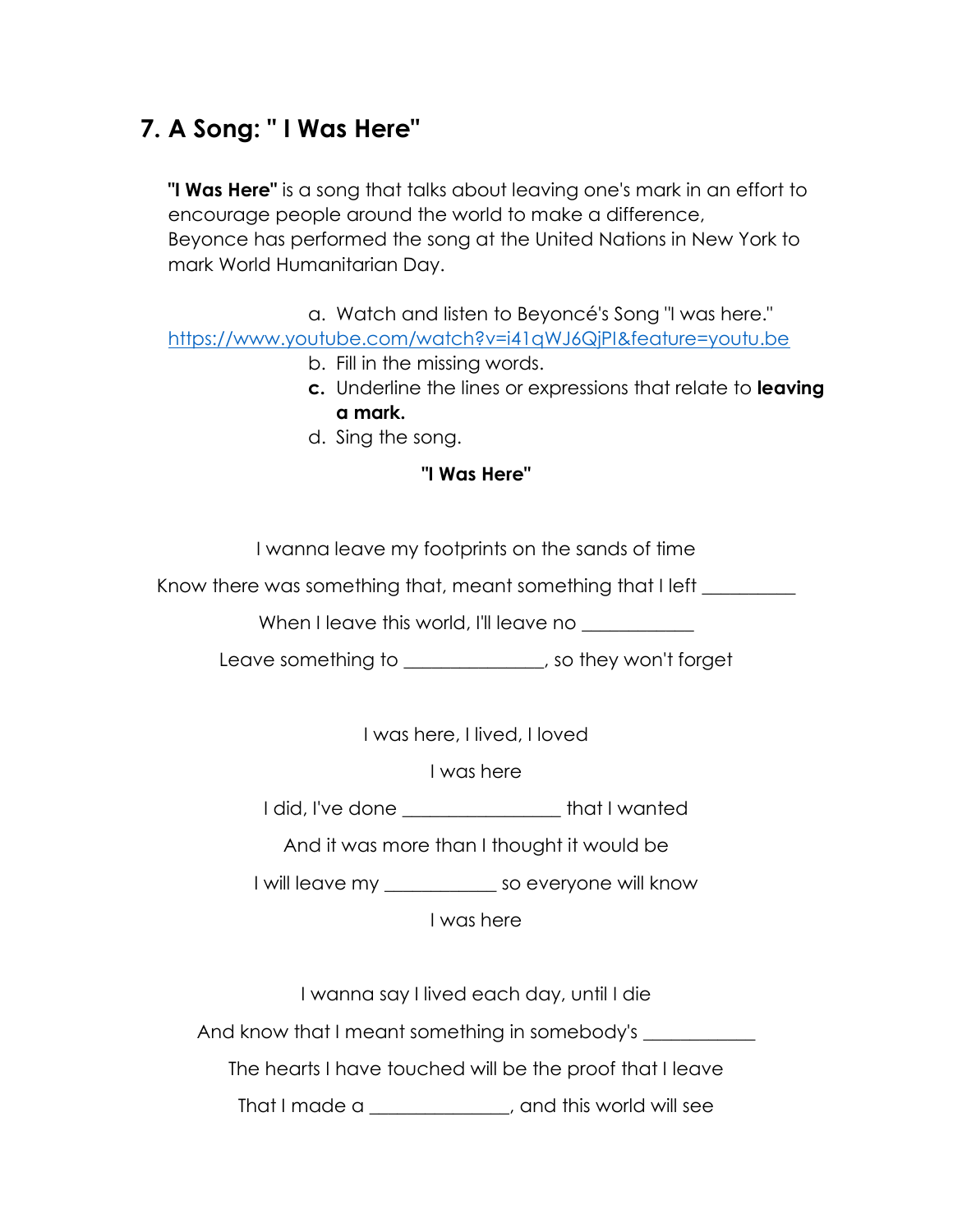I was here, I lived, I loved

I was here

I did, I've done \_\_\_\_\_\_\_\_\_\_\_\_\_\_\_\_\_ that I wanted

And it was more than I thought it would be

I will leave my \_\_\_\_\_\_\_\_\_\_\_\_ so everyone will know

I was here

I was here, I lived, I loved

I was here

I did, I've done \_\_\_\_\_\_\_\_\_\_\_\_\_\_\_\_\_ that I wanted

And it was more than I thought it would be

I will leave my \_\_\_\_\_\_\_\_\_\_\_\_\_ so everyone will know

I was here

I just want them to know

That I gave my \_\_\_\_\_\_\_\_\_, did my best

Brought someone some \_\_\_\_\_\_\_\_\_\_\_

Left this world a little better just because

I was here, I lived, I loved

I was here

I did, I've done \_\_\_\_\_\_\_\_\_\_\_\_\_\_\_\_\_ that I wanted

And it was more than I thought it would be

I will leave my \_\_\_\_\_\_\_\_\_\_\_\_ so everyone will know

I was here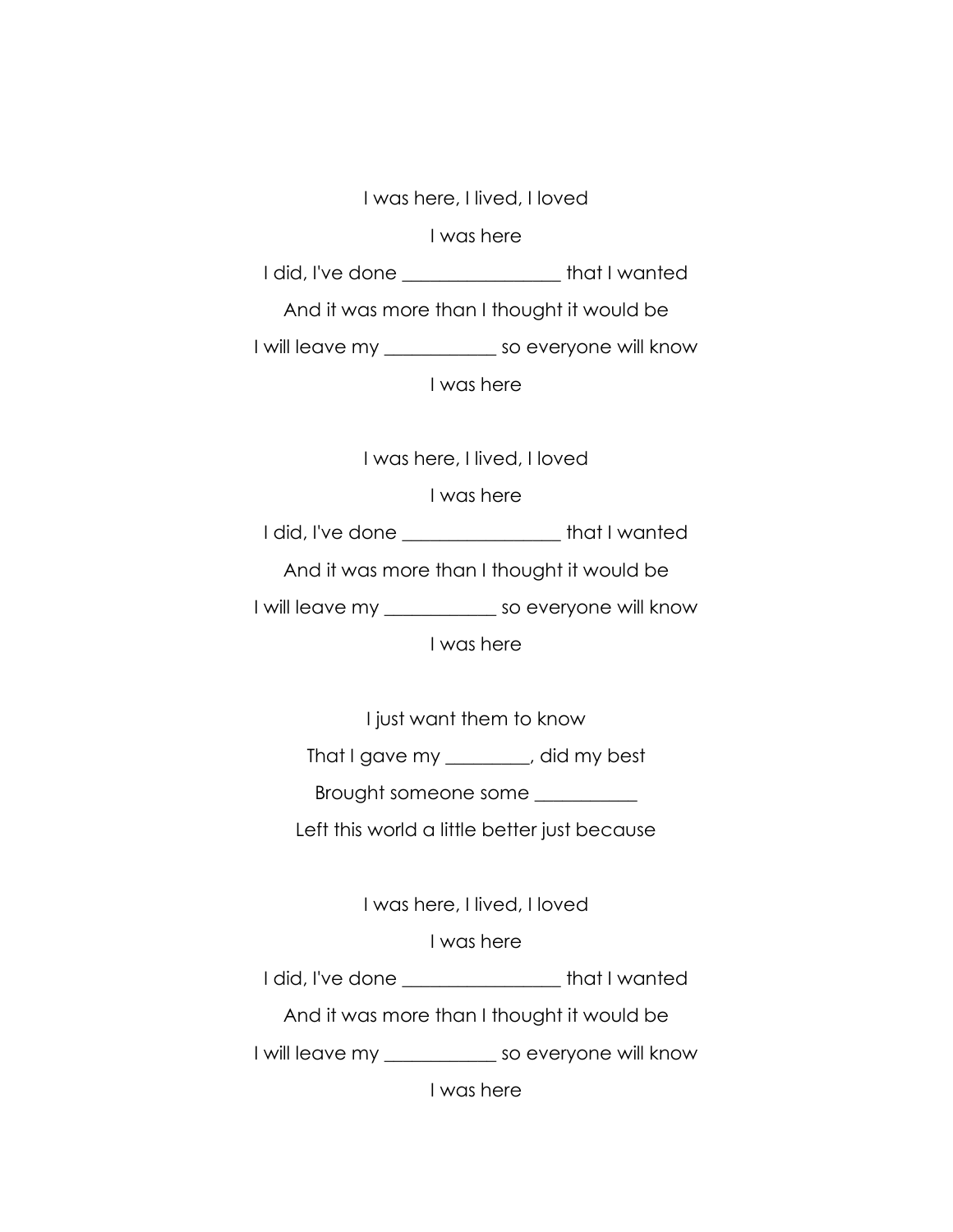I was here, I lived (I lived), I loved

I was here

I did (I did), I've done

I was here

I lived (I lived), I loved (I loved)

I was here (oh)

I did, I've done

I was here

- e. In groups think of what you can give to your community and leave a mark.
- f. Present your project to the class.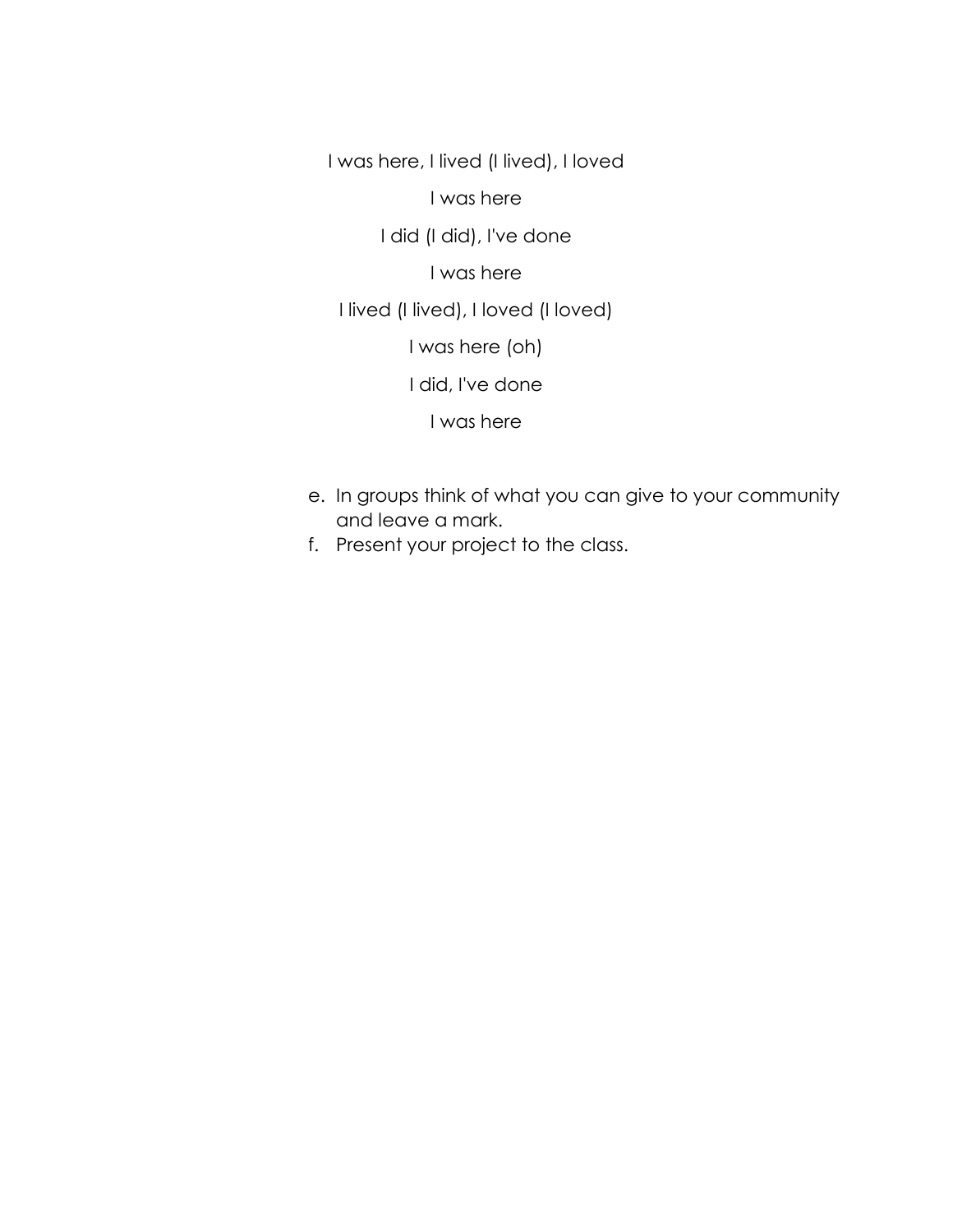# **8. Reading:**

#### **a. New Words: What do the following words mean?**

**b. Try to predict what are you going to read about.** 

Stranded approach (v) shabby pay back assistance waitress Wiping her hair pregnant napkin chain goods a dime dared to physically faith rare disease consultation determined recover struggle treatment significant

- **c. Pair work: Work in pairs and read story I or II.**
- **d. After reading your story, fill in the missing information about the story you read.**

## **Story I (. [inspirational stories\)](https://www.inspirationalstories.eu/stories-about-kindness/)**

A man was driving his car, when he saw an old lady, stranded on the side of the road. He saw that she needed help. So he stopped his Pontiac near her Mercedes and got out.

He smiled, while he was approaching her, still she was worried, as nobody had stopped for hours. Moreover, he did not look safe, as his appearance was so poor and shabby. He could see, how frightened she was, so he tried to calm her: ,, I'm here to help you, don't worry. My name is Bryan Anderson".

The tire was flat, so he had to crawl under the car. While changing the tire, he got dirty and his hands were hurt.

When the job was done, she asked how much she owed him for his help. Bryan smiled. He said: "If you really want to pay me back, the next time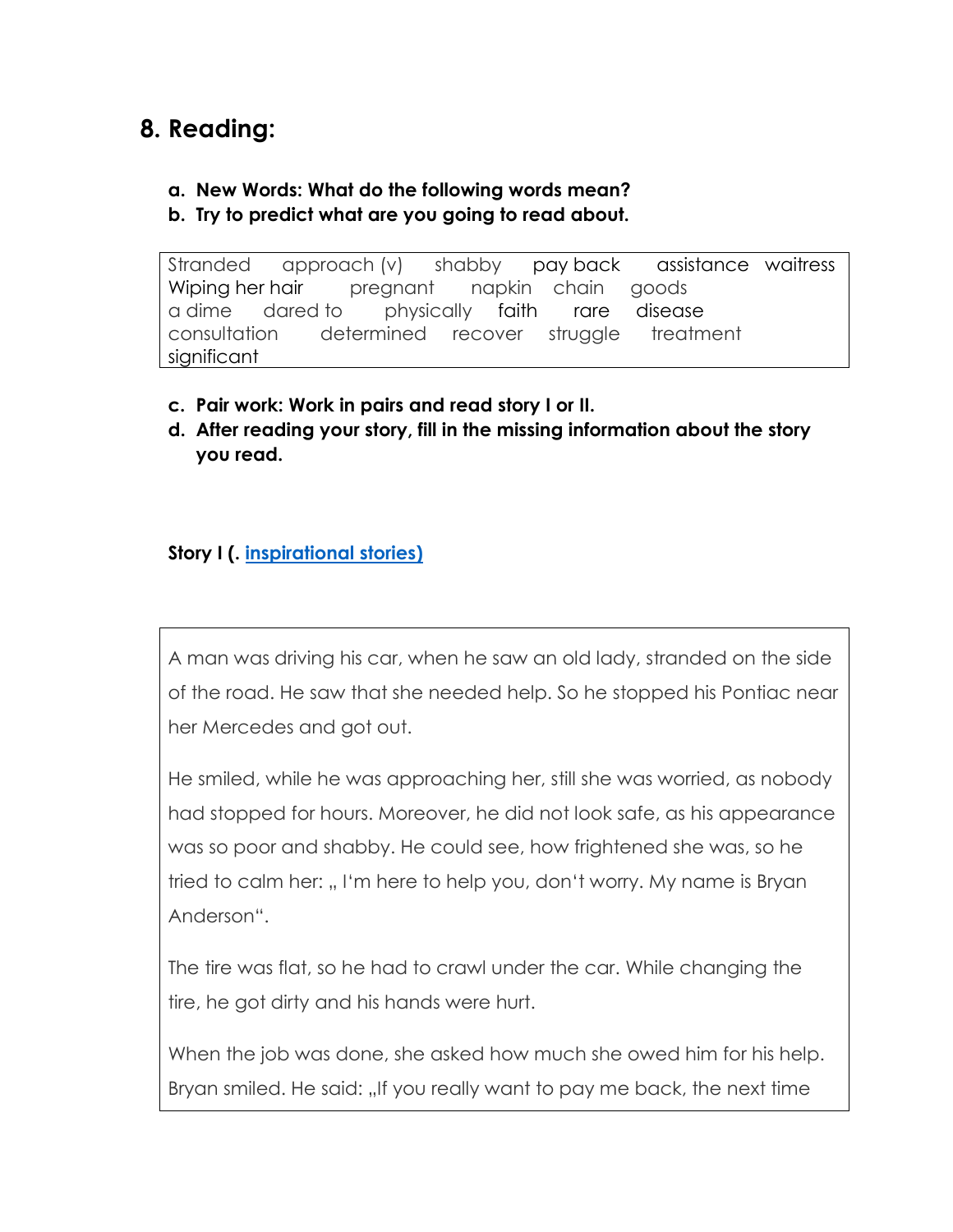you see someone, who needs help, give that person the needed assistance and think of me".

At the same evening, the lady stopped by a small cafe. That place looked dingy. Then she saw a waitress, nearly eight months pregnant, wiping her wet hair with a towel. The waitress had a sweet friendly smile, although she had spent on her feet the whole day.

The lady wondered how someone, who has so little, can be so kind and giving to a stranger. Then she remembered Bryan.

The lady had finished her meal and paid with a hundred dollar bill. The waitress went to get change and when she came back, the lady was gone. She left a note on the napkin: "You don't own me anything. Somebody once helped me, just like now I'm helping you. If you really want to pay me back, do not let this chain of love end with you". The waitress found four more one hundred bills under the napkin.

That night the waitress came home earlier. She was thinking about the lady and the money she left. She was wondering, how the lady could know, how much she and her husband needed it, especially now, when the baby will soon arrive. She knew that her husband worried about that, so she was glad to tell him good news. Then she kissed him and whispered, "Now everything will be all right. I love you, Bryan Anderson".

## **Story II (. [inspirational stories\)](https://www.inspirationalstories.eu/stories-about-kindness/)**

A poor boy was selling goods from one door to another to pay for his studies. One day he found that he had only one dime left, and he was hungry. While approaching the next house, he decided to ask for a meal.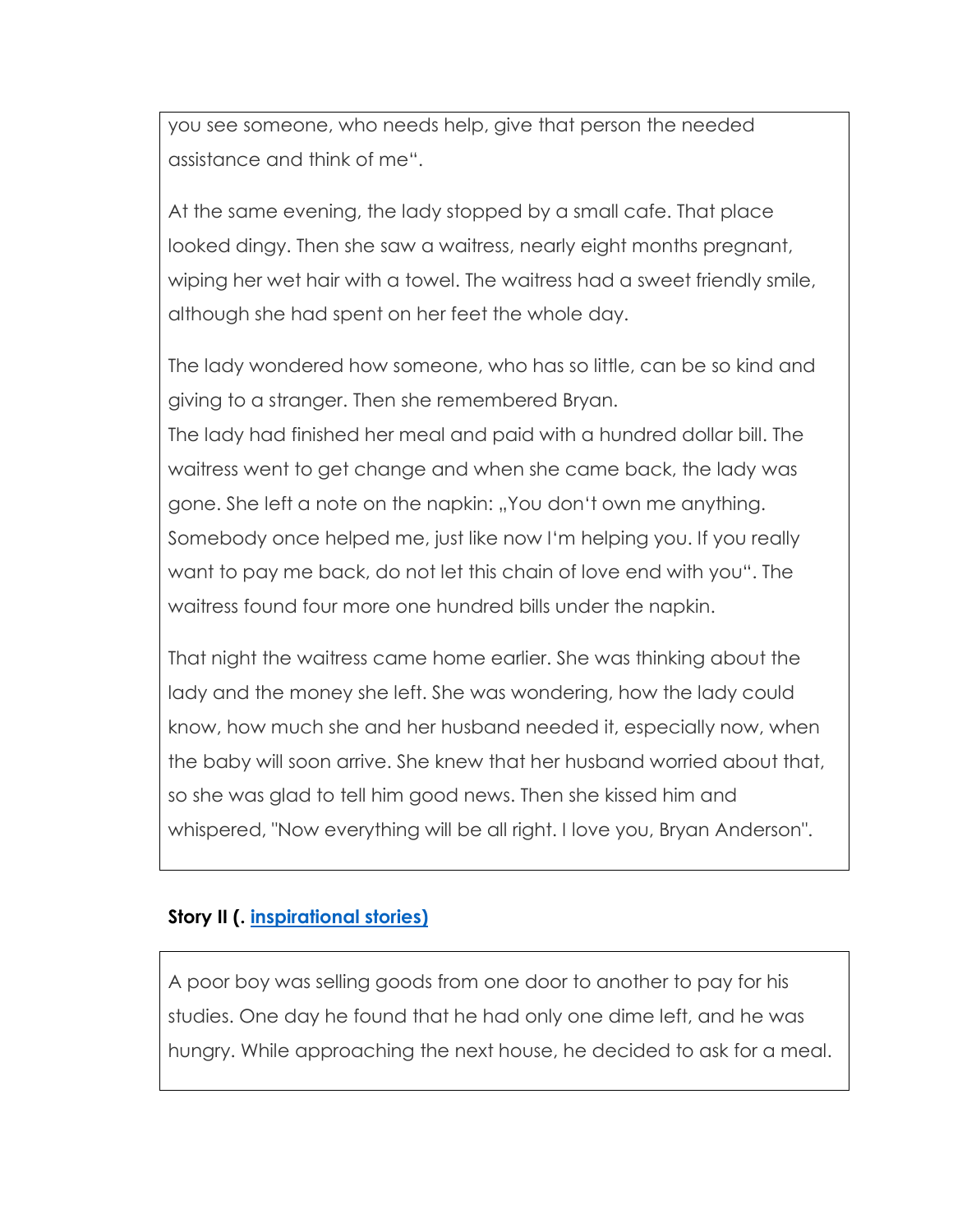But when a young woman has opened the door, he only dared to ask for a glass of water. She looked at him and understood that probably the boy is hungry. So she brought him a large glass of milk. He drank it and then asked how much he owed her. The woman replied: "You don't own me anything. Mother taught us never to accept pay for a kindness". "Then I thank you from the bottom of my heart", – he said and felt that now is stronger not only physically, but his faith in God has grown as well. The boy's name was Howard Kelly.

Many years have passed. One day that woman became seriously ill. Local doctors could not help her. Therefore they sent her to a big city, where her rare disease would be studied by specialists. Dr. Howard Kelly was called in for the consultation. When he entered her room in the hospital, he immediately recognized the woman, that showed kindness to him, when he was poor. The doctor was determined to do his best to help her recover from her disease.

The struggle was long, but together they managed to overcome her illness. After some time the woman received a bill for her treatment. She was worried that the amount to pay would be so significant, that it would take the rest of her life to pay for it. Finally, when the woman looked at the bill, she noticed words that were written on the side of the bill. The words were "Paid in full with a glass of milk".

#### **Fill in the following chart about your story.**

|                   | <b>Story</b> | <b>Story II</b> |
|-------------------|--------------|-----------------|
| <b>Characters</b> |              |                 |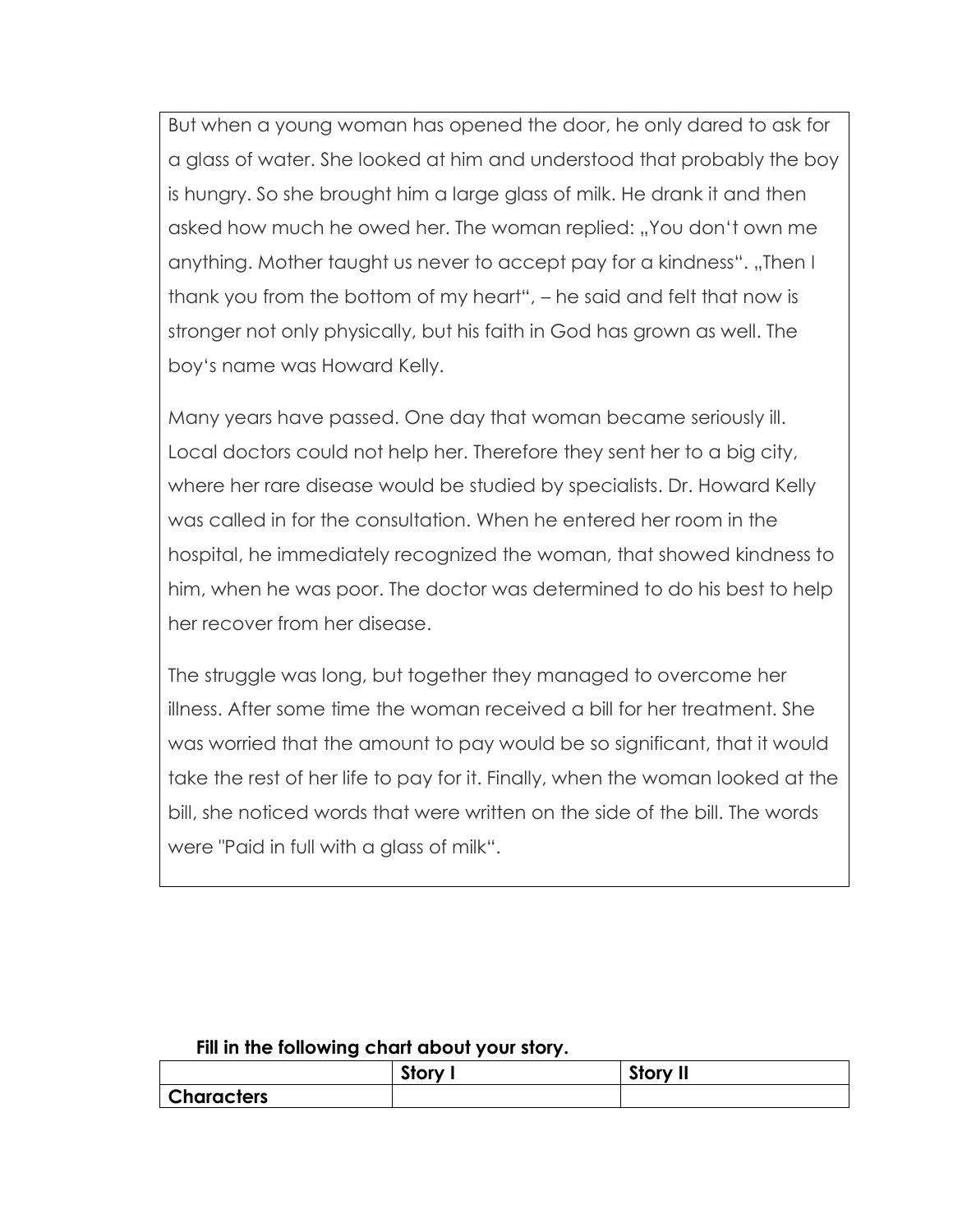| Setting                             |  |
|-------------------------------------|--|
|                                     |  |
| What help each<br>character offered |  |
|                                     |  |
|                                     |  |
| How the story ends                  |  |
|                                     |  |
| <b>Theme</b>                        |  |
|                                     |  |
|                                     |  |

- **e. Share the information you have written about your story with your partner.**
- **f. Compare and contrast the two stories.**
- **g. Do you know a similar story? Tell it to your partner.**

**h. Working with words: Match the word in column A to its definition in column B.**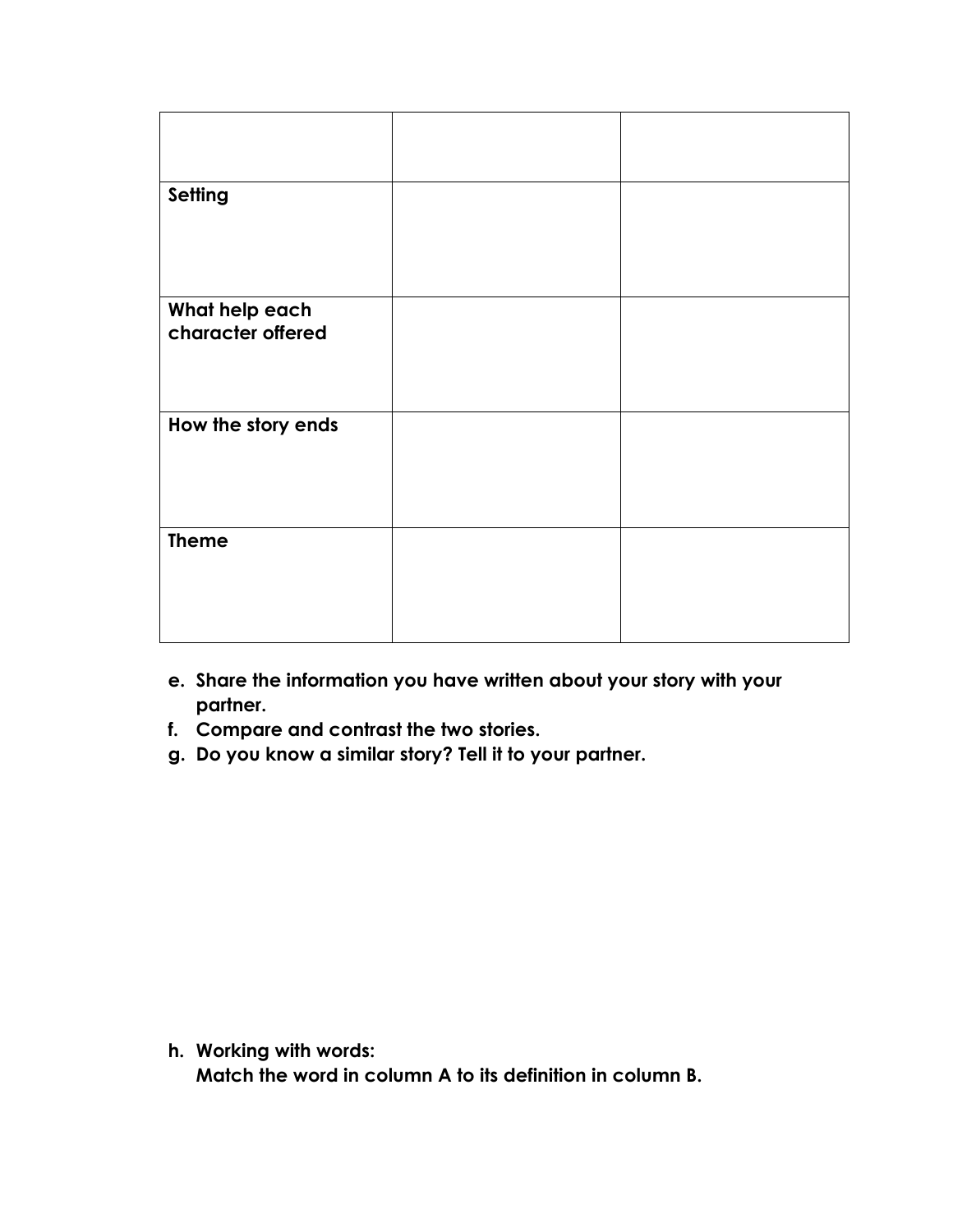| A               | B                                                    |
|-----------------|------------------------------------------------------|
| 1. Frightened   | a. a meeting to discuss something or get advice      |
| 2. appearance   | b. make a very great effort in order to do something |
| 3. assistance   | c. help                                              |
| 4. probably     | d. very likely                                       |
| 5. consultation | e. illness                                           |
| 6. disease      | f. important or noticeable                           |
| 7. struggle     | g. look                                              |
| 8. significant  | h. feeling fear or worry                             |

## **G. Fill in the suitable word in each sentence.**

- **1.** He [left](https://dictionary.cambridge.org/dictionary/english/left) me \_\_\_\_\_\_\_\_\_\_\_ in [town](https://dictionary.cambridge.org/dictionary/english/town) with no [car](https://dictionary.cambridge.org/dictionary/english/car) and no [money](https://dictionary.cambridge.org/dictionary/english/money) for a [bus.](https://dictionary.cambridge.org/dictionary/english/bus)
- **2.** She has no **with the last of medicine**.

**3.** They [sell](https://dictionary.cambridge.org/dictionary/english/sell) [leather](https://dictionary.cambridge.org/dictionary/english/leather) \_\_\_\_\_\_\_\_\_\_\_\_\_\_ such as [wallets,](https://dictionary.cambridge.org/dictionary/english/wallet) [purses,](https://dictionary.cambridge.org/dictionary/english/pocketbook) and [briefcases](https://dictionary.cambridge.org/dictionary/english/briefcase)*.*

**4**. I don't expect special \_\_\_\_\_\_\_\_\_\_\_\_\_\_\_\_\_\_ - I just want to be treated fairly. **5.** The traffic lights turned green as we **Example 20** the junction.

- **9. After Reading, watching and listening to different stories, articles, speeches and songs about lending a helping hand, leaving a mark, and Global Citizenship, choose one of the following activities:**
	- a. Write about something that you can give to your community.
	- b. Write guidelines for a good relationship.
	- c. Send a letter to an organization and suggest a solution for a problem that concerns you.
	- d. Choose a person and write him / her a sentence that makes his/her heart open.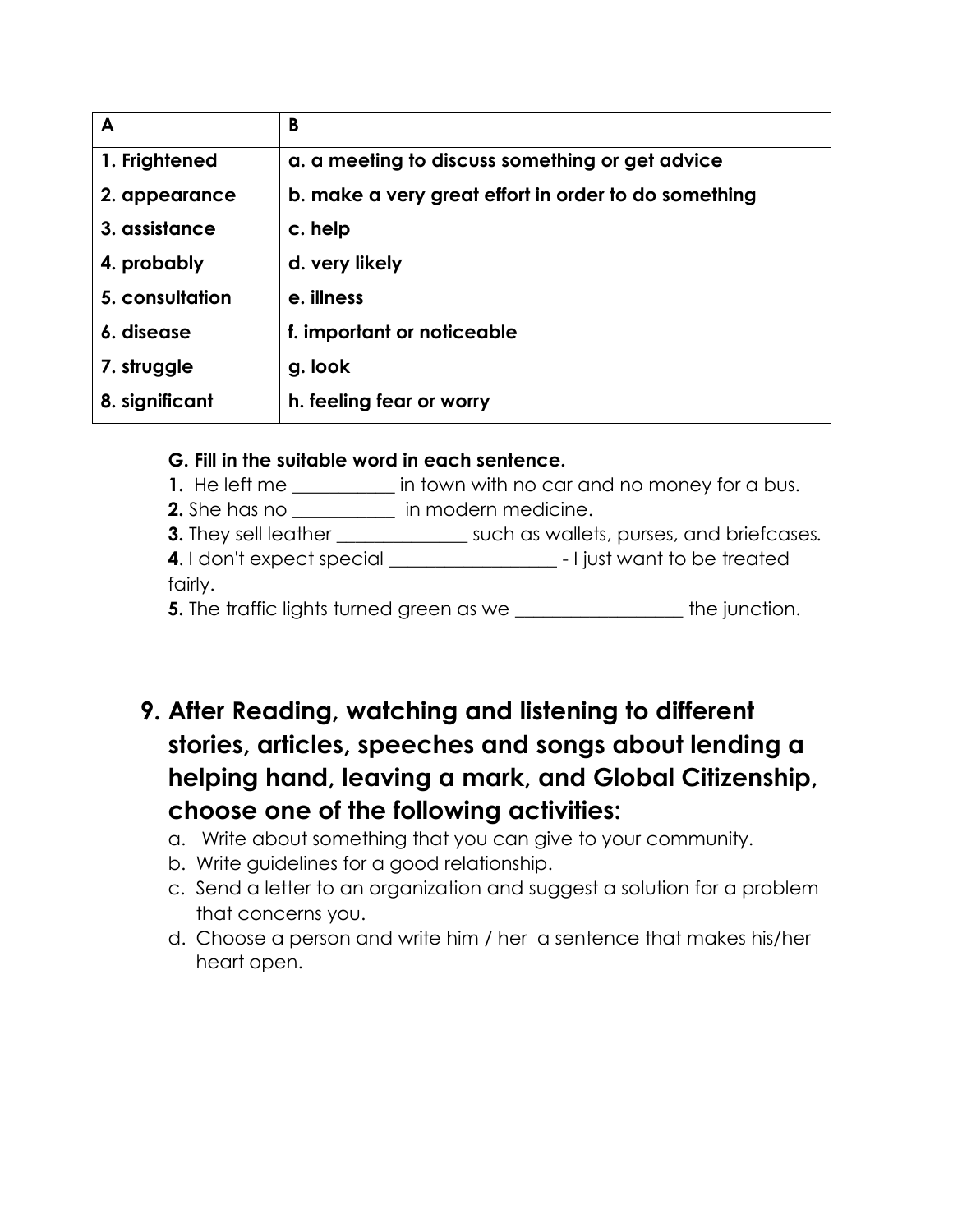# **10. Listen and watch the song ["How do you get that](https://www.youtube.com/watch?v=ZdSaI080VXc)  [lonely?"](https://www.youtube.com/watch?v=ZdSaI080VXc)**

- **a. Discuss together the theme of the song.**
- **b. Talking Circle: The teacher holds an object and tells the class a short story about a boy who feels lonely at school and is having trouble making friends. The teacher passes the object to a student in the circle. The students talk and say what makes them feel sad. They are allowed to and have their turn at the end of the round if they want. This encourages them to talk about their feelings and empathize with others.**

#### **Appendix 1**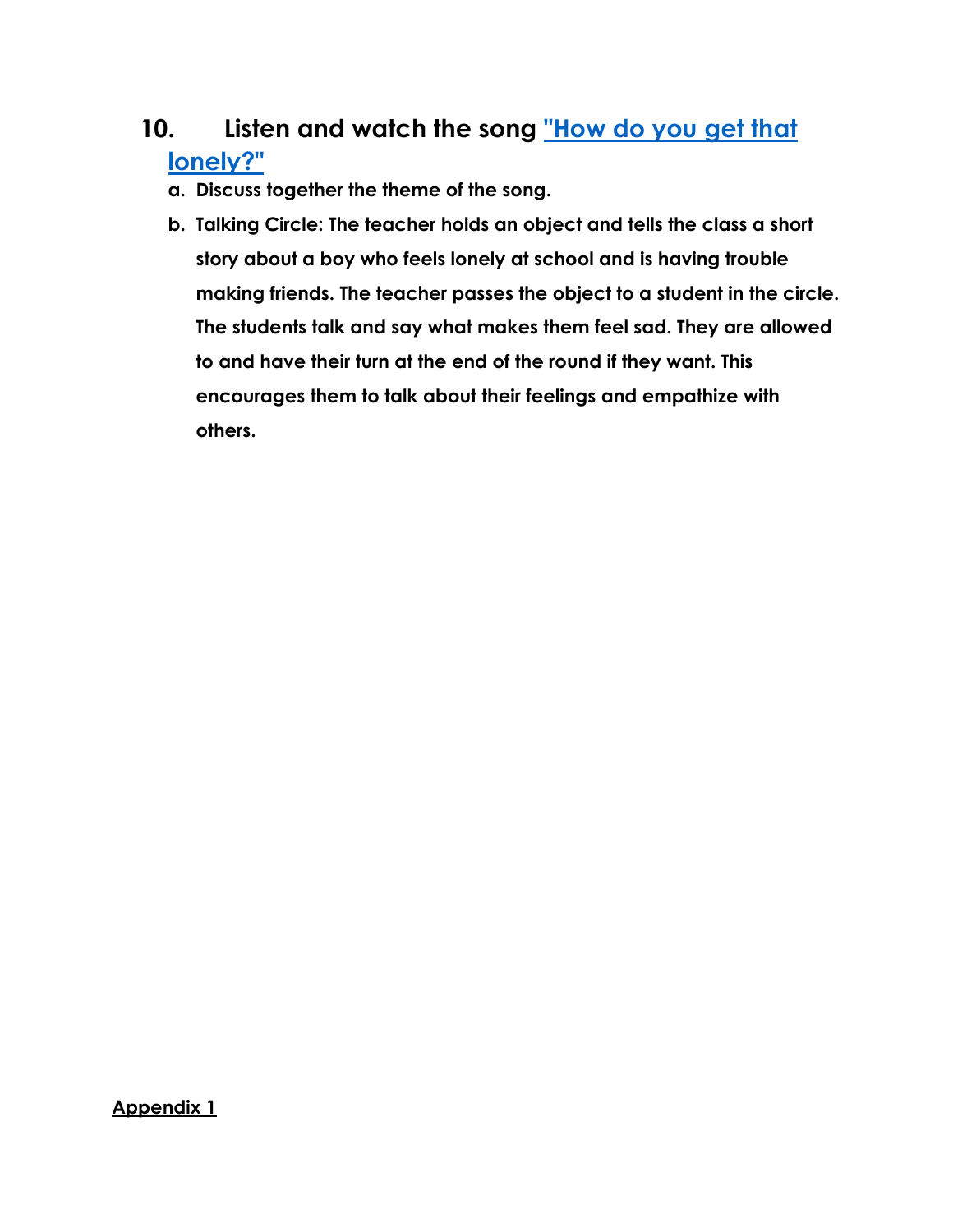## **Title**

Stranded on "a wounded identity"

#### **Brief Description**

In this activity, students practice "inquiry" in pairs and in groups in order to reach a decision, and agree on a list of items that they need to take with them to a "treat" their "wounded identity."

## **Learning Objectives**

Students will learn to inquire and ask questions about the motives of others for taking a certain side and emphasize a certain identity in their continuum of identities. Students will learn to come up with ideas how to compromise in order to make a decision that will lead to a win/win situation.

## **Lead-in / Preparation**

- A list of dilemmas for discussion.
	- Dilemma 1 Having a religious school for girls in your city/village.
	- Dilemma 2 Having a mixed religious school (Arabs (Muslims and Christians and Jew students)
	- Dilemma 3 Learning about the "other's" religion.

## **Estimated Class-Time Required**

- 6 minutes for pair discussion.
- 12 minutes for a discussion in a group of three students.
- 20 minutes for class discussion.

## **90 minutes for the whole activity**

## **Description of Activities**

- The instructions: (given to the students by the teacher)

## **Instructions while working in pairs:**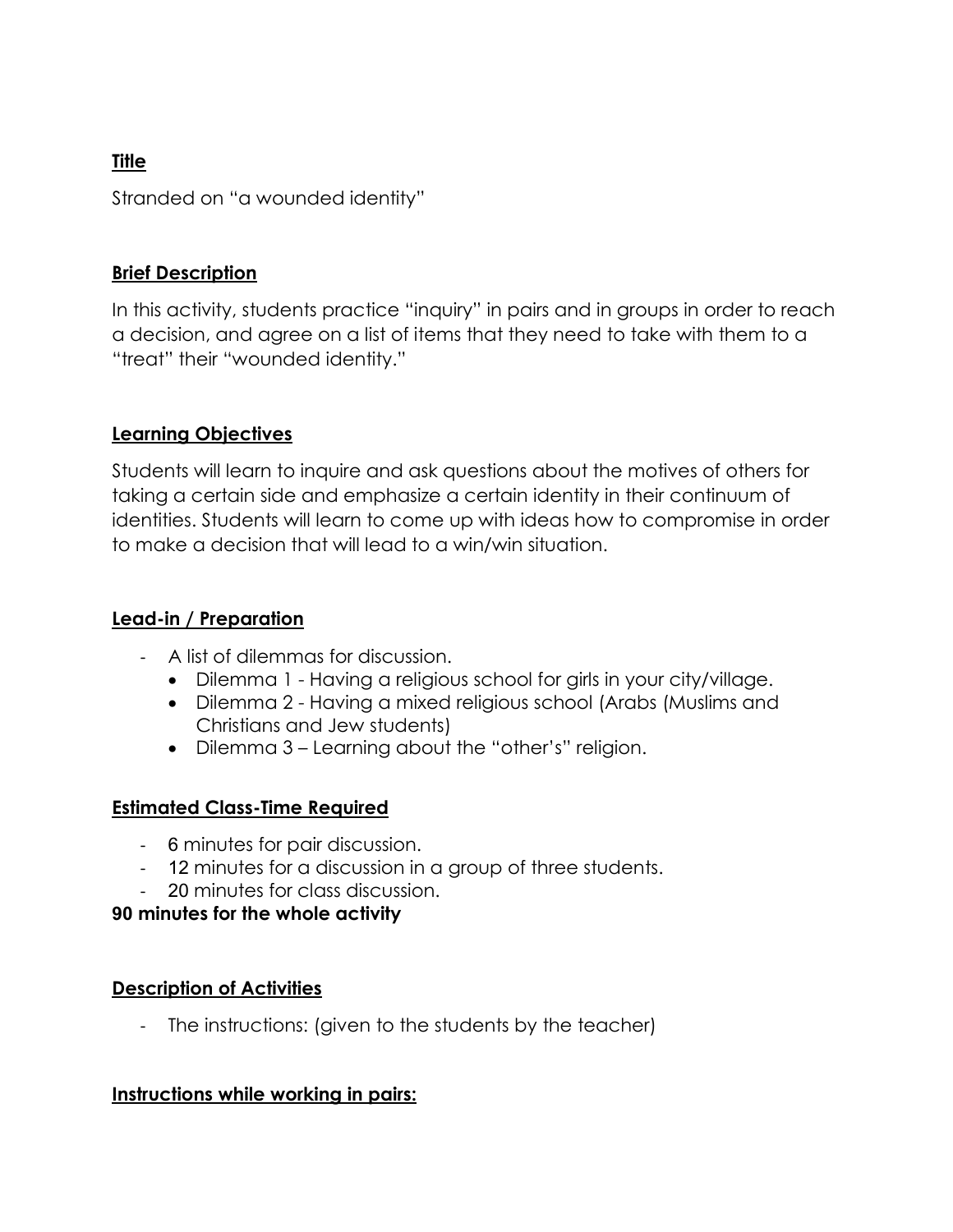The teacher divides the students into pairs of a male and a female.

The local council is promoting having a religious school for girls only in your city/village. One of you will represent the council, and the other will represent a local journalist who opposes founding that school. Have a debate trying to convince the other side of your opinion.

Write remarks and the main arguments while debating.

## **Instructions while working in groups of three**

The teacher divides the students into mixed groups based on ethnicity, religion or clan.

The government is promoting having a mixed school for in your city/village. One of you will represent the government; another one will represent the opposition; and one student will represent a local journalist who opposes founding that school. Have a debate trying to convince the other side of your opinion.

Write remarks and the main arguments while debating

#### **Instructions for a class discussion:**

The government is promoting having a mandatory subject in your school. The students are obliged to have 2 weekly hours learning about another religion (Judaism, Islam, Christianity, Druze). Have a debate trying to convince the other side of your opinion.

Write remarks and the main arguments while debating

## **Procedure:**

- 1- T divides the students into pairs and gives them the instructions for the first dilemma. T allocates **10 minutes** for the pair debate.
- 2- T asks few students to speak about their remarks and insights. **( 5 minutes)**
- **3-** T divides the students into groups of three and gives them the instructions for the second dilemma. **(15 minutes)**
- 4- T asks students to reflect on the process of reaching a decision and debating**. (10 minutes)**
- **5-** T asks the students to give their partners feedback, whether they inquired about the other's motif or not **(10 minutes)**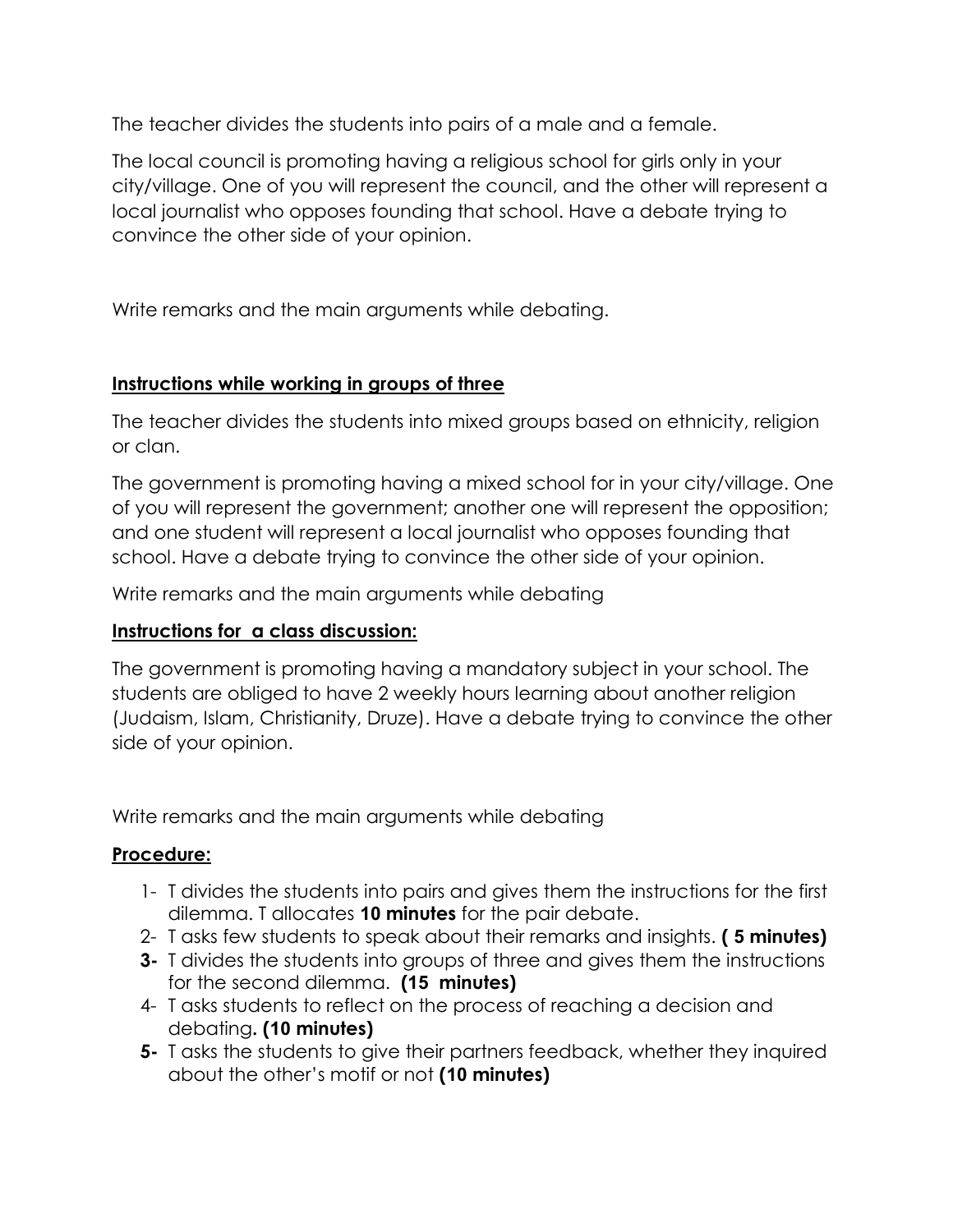- 6- T asks the students to sit in a circle and gives them the instructions for working in a group. T also assign 3 students to observe the group discussion and write their remarks**.** T gives the students the third dilemma **(20 minutes).**
- 7- T asks the students to reflect on the process and gives the students some feedback. **(10 minutes)**
- **8-** T asks the observers to say their remarks and what they have noticed. **(10 minutes)**

## **Key Vocabulary / Phrases (if applicable)**

- 1. Motif motives
- 2. Inquire inquiry
- 3. Empathy
- 4. Sympathy
- 5. Negotiate
- 6. Compromise
- 7. Passionate
- 8. Sacrifice
- 9. Racism
- 10.Stereotype
- 11.Prejudice
- 12.Universal dignity
- 13. Transcend
- 14.Global ethic
- 15.Social accountability
- 16.International solidarity
- 17. Tolerance
- 18. Inclusion
- 19.Recognition of diversity
- 20.Equity
- 21.Empowerment
- 22.Genocide
- 23.Ethnic cleansing
- 24.Milestone
- 25.Inherent
- 26.Democratize

## **Assessment**

T must observe the students while arguing.